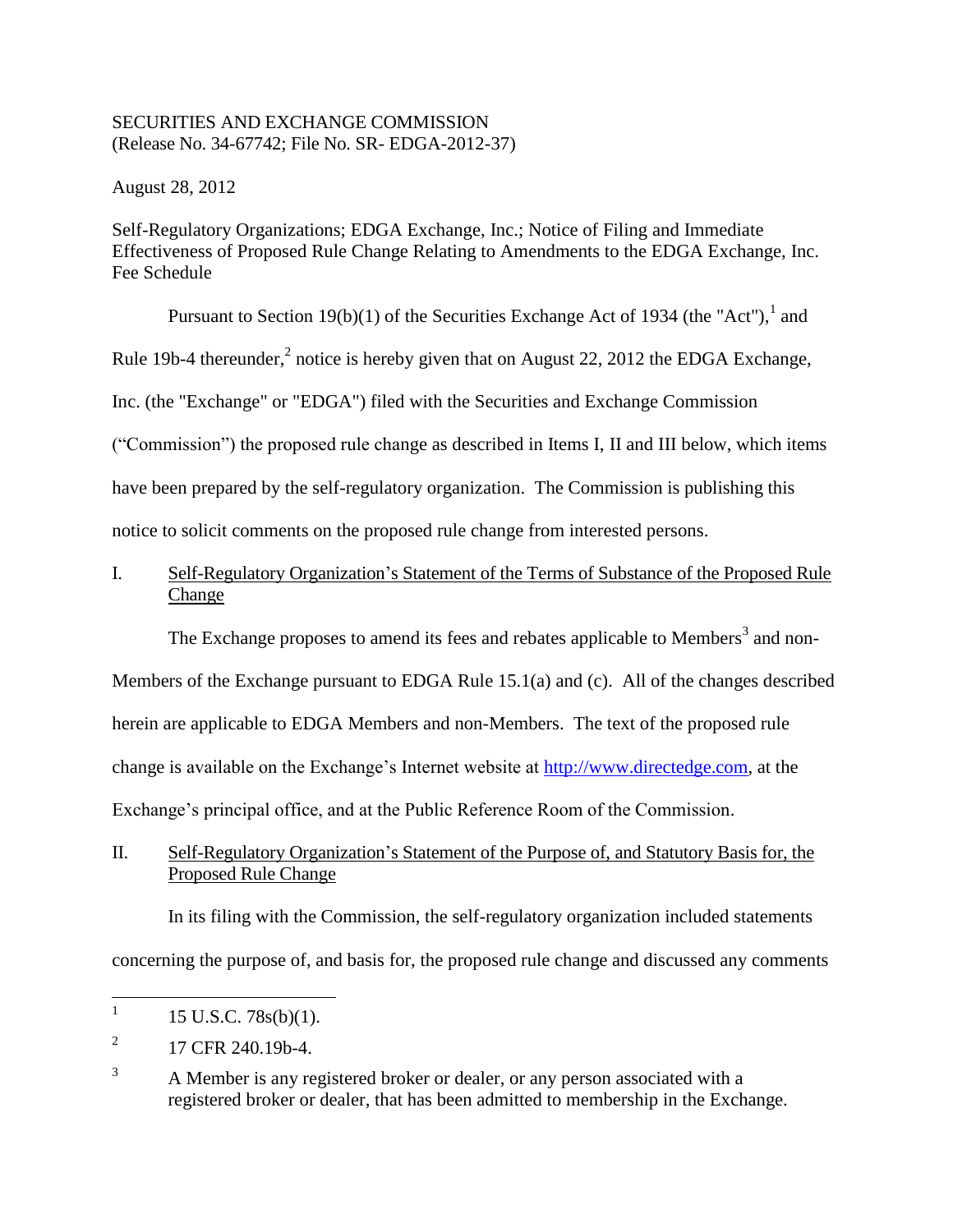it received on the proposed rule change. The text of these statements may be examined at the places specified in Item IV below. The self-regulatory organization has prepared summaries, set forth in sections A, B and C below, of the most significant aspects of such statements.

### A. Self-Regulatory Organization's Statement of the Purpose of, and the Statutory Basis for, the Proposed Rule Change

1. Purpose

The Exchange maintains logical ports for order entry (FIX, HP-API), drop copies (DROP), and market data (collectively, "DIRECT Logical Ports").<sup>4</sup> The Exchange proposes to reduce the quantity of free DIRECT Logical Ports from ten (10) sessions to five (5) sessions. Therefore, the Exchange will assess a monthly fee per logical port for Members and non-Members that maintain six or more DIRECT Logical Ports. Accordingly, the Exchange proposes to amend its fee schedule to reduce the quantity of free DIRECT Logical Ports from ten sessions to five sessions. In addition, the Exchange, pursuant to an information circular dated July 20, 2012, communicated to Members and non-Members that the Exchange would propose these changes in a subsequent filing with the Securities and Exchange Commission.<sup>5</sup>

The Exchange proposes to implement these amendments to its fee schedule on September 1, 2012.

 $\frac{1}{4}$ See Securities and Exchange Act Release No. 64964 (July 26, 2011), 76 FR 45898 (August 1, 2011) (SR-EDGA-2011-22) (discussing the Exchange's proposal to include logical ports that receive market data among the types of logical ports that the Exchange assesses a monthly fee to Members and non-Members).

<sup>5</sup> See Direct Edge Notice to Members # 12-28, Reduction in Number of Free Logical Ports Effective September 4, 2012, http://www.directedge.com/About/Announcements/ViewNewsletterDetail.aspx?Newslett erID=751.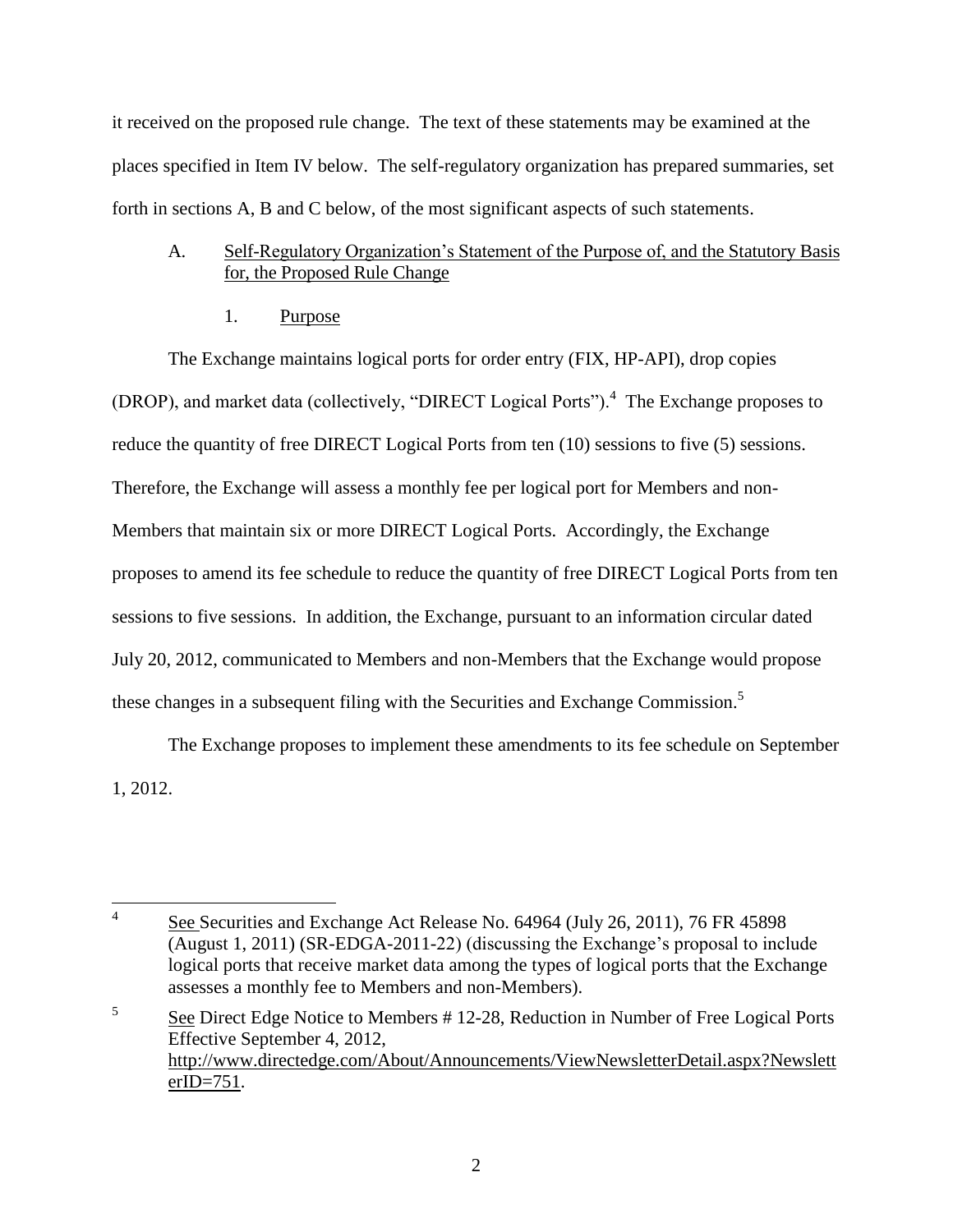#### 2. Statutory Basis

The Exchange believes that the proposed rule changes are consistent with the objectives of Section 6 of the Act,  $6$  in general, and furthers the objectives of Section 6(b)(4),  $7$  in particular, as the proposed rule changes are designed to provide for the equitable allocation of reasonable dues, fees and other charges among Members and other persons using the Exchange's facilities.

The Exchange believes its proposal to amend its fee schedule to reduce the quantity of free DIRECT Logical Ports from ten sessions to five sessions represents an equitable allocation of reasonable dues, fees and other charges because the Exchange has implemented several infrastructure enhancements that increased the message throughput (efficiency) per port, thereby requiring fewer ports to communicate the same information. The Exchange also believes that reducing the quantity of free DIRECT Logical Ports to five sessions will promote efficient use of the ports by market participants, helping the Exchange to continue to maintain and improve its infrastructure, while also encouraging Members and non-Members to request and enable only the ports that are necessary for their operations related to the Exchange. In addition, the Exchange will use the revenue generated from its proposal to supplement its administrative and infrastructure costs associated with allowing Members and non-Members to establish logical ports to connect to the Exchange's systems and continue to maintain and improve its infrastructure, market technology, and services. The Exchange also notes that assessing charges for logical ports is reasonable because it is consistent with the practices of other exchanges, such as the BATS Exchange and the NASDAQ OMX Group, Inc. that charge customers for logical

 6 15 U.S.C. 78f.

<sup>7</sup> 15 U.S.C. 78f(b)(4).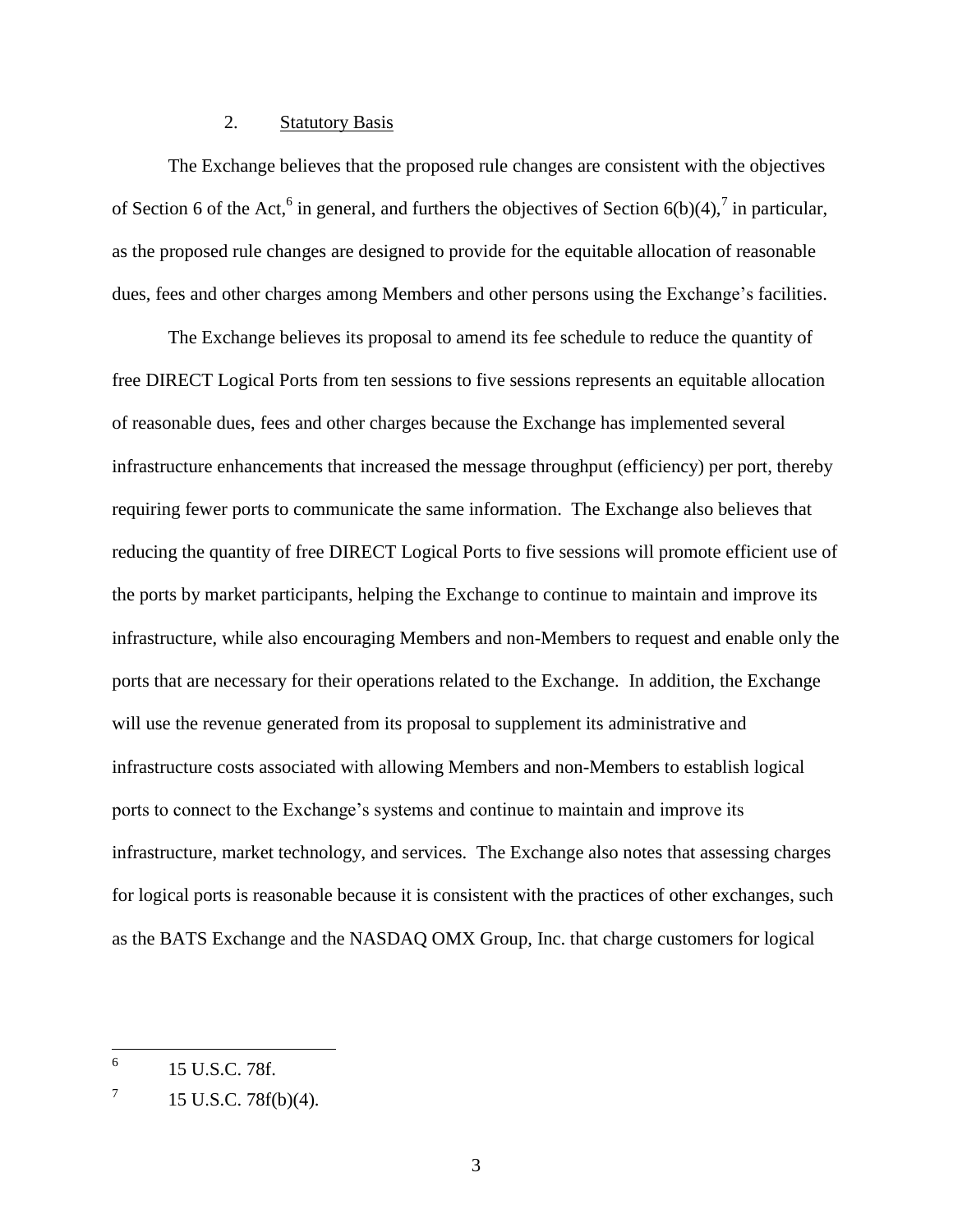ports.<sup>8</sup> Lastly, the Exchange also believes that the proposed reduction in quantity of free ports is non-discriminatory because it applies uniformly to Members and non-Members.

### B. Self-Regulatory Organization's Statement on Burden on Competition

The proposed rule change does not impose any burden on competition that is not necessary or appropriate in furtherance of the purposes of the Act.

# C. Self-Regulatory Organization's Statement on Comments on the Proposed Rule Change Received from Members, Participants, or Others

The Exchange has not solicited, and does not intend to solicit, comments on this proposed rule change. The Exchange has not received any unsolicited written comments from members or other interested parties.

## III. Date of Effectiveness of the Proposed Rule Change and Timing for Commission Action

The foregoing rule change has become effective pursuant to Section 19(b)(3) of the Act<sup>9</sup> and Rule 19b-4(f)(2)<sup>10</sup> thereunder. At any time within 60 days of the filing of such proposed rule change, the Commission summarily may temporarily suspend such rule change if it appears to the Commission that such action is necessary or appropriate in the public interest, for the protection of investors, or otherwise in furtherance of the purposes of the Act.

9 15 U.S.C. 78s(b)(3)(A).

 8 See BATS BZX fee schedule at http://batstrading.com/FeeSchedule/ (where BATS BZX charges its customers a monthly fee per logical port). See also NASDAQ Price List-Trading & Connectivity, http://www.nasdaqtrader.com/Trader.aspx?id=PriceListTrading2 (where NASDAQ charges its customers a monthly fee per logical port).

<sup>10</sup> 17 CFR 19b-4(f)(2) [sic].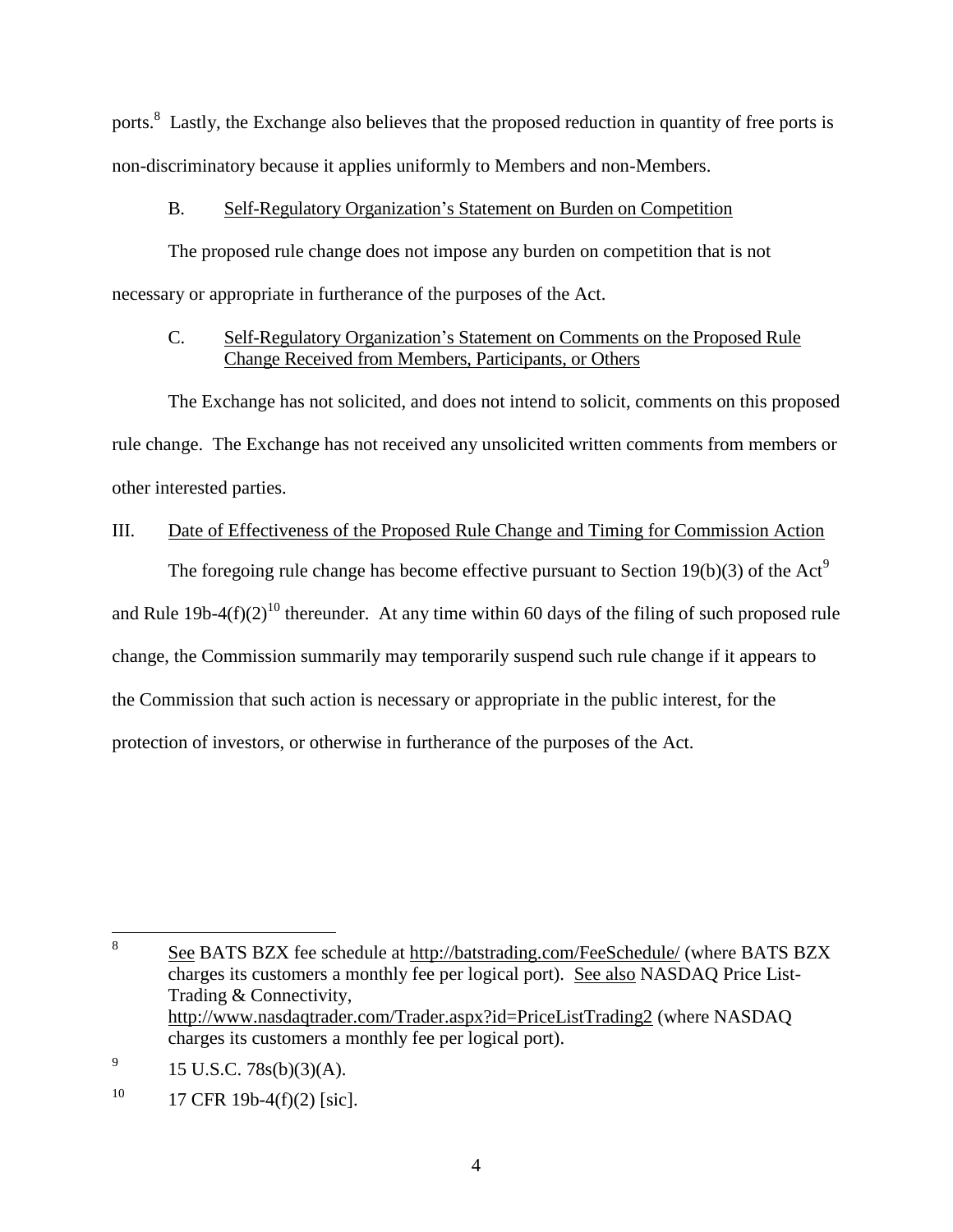#### IV. Solicitation of Comments

Interested persons are invited to submit written data, views, and arguments concerning the foregoing, including whether the proposed rule change is consistent with the Act. Comments may be submitted by any of the following methods:

#### Electronic comments:

- Use the Commission's Internet comment form [\(http://www.sec.gov/rules/sro.shtml\)](http://www.sec.gov/rules/sro.shtml); or
- Send an e-mail to [rule-comments@sec.gov.](mailto:rule-comments@sec.gov) Please include File Number SR-EDGA-2012-37 on the subject line.

#### Paper comments:

• Send paper comments in triplicate to Elizabeth M. Murphy, Secretary, Securities and Exchange Commission, 100 F Street, NE, Washington, DC 20549-1090.

All submissions should refer to File Number SR-EDGA-2012-37. This file number should be included on the subject line if e-mail is used. To help the Commission process and review your comments more efficiently, please use only one method. The Commission will post all comments on the Commission's Internet website [\(http://www.sec.gov/rules/sro.shtml\)](http://www.sec.gov/rules/sro.shtml). Copies of the submission, all subsequent amendments, all written statements with respect to the proposed rule change that are filed with the Commission, and all written communications relating to the proposed rule change between the Commission and any person, other than those that may be withheld from the public in accordance with the provisions of 5 U.S.C. 552, will be available for website viewing and printing in the Commission's Public Reference Room, 100 F Street, NE, Washington, DC 20549, on official business days between the hours of 10:00 a.m. and 3:00 p.m. Copies of the filing also will be available for inspection and copying at the principal office of the Exchange. All comments received will be posted without change; the Commission does not edit personal identifying information from submissions. You should